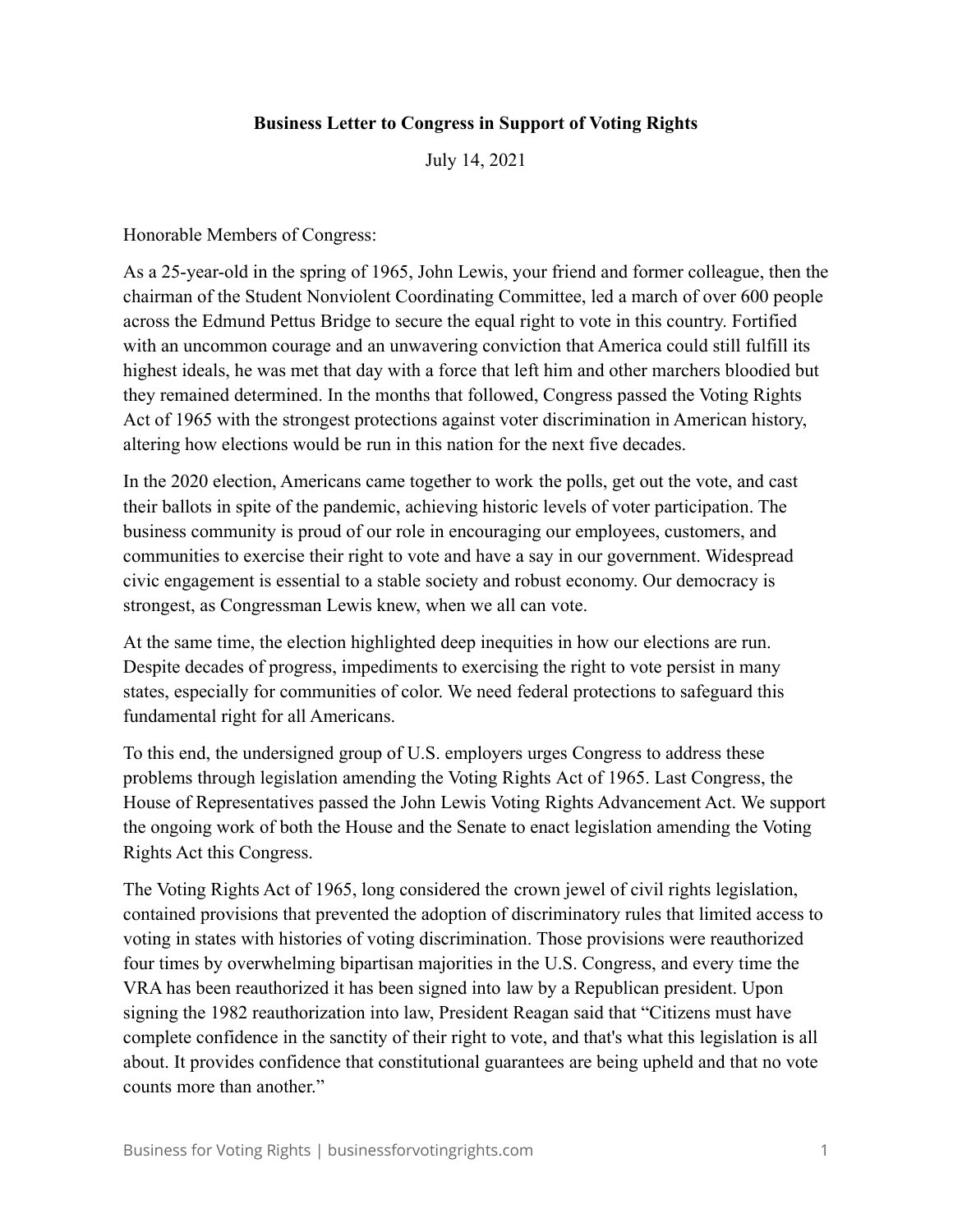In 2013, the Supreme Court in Shelby County v. Holder struck down those provisions in a 5-to-4 decision as unconstitutional. The effects were immediate. Within days, states formerly covered by the law began passing legislation to make voting more difficult with burdensome voter ID requirements, polling place closures, reductions in early voting, the elimination of same-day voter registration, and purging voter rolls, all of which disproportionately affected communities of color. In handing down its ruling, the Supreme Court invited Congress to update the coverage formula to ensure the law is responsive to current voting conditions. Congressional action on that invitation is long overdue.

Congress needs to amend the Voting Rights Act to restore necessary safeguards by updating the Voting Rights Act's coverage formula to prevent voting discrimination, as well as establish a more transparent and accountable system for states to report election law changes. Legislation amending the Voting Rights Act must help ensure that voters of color who remain the targets of voter suppression have equal and unfettered access to the democratic process.

Representative John Lewis called the right to vote "the most powerful non-violent tool we have in our democratic society." He was a fierce advocate of the Voting Rights Advancement Act (HR4) because our country is in an "ongoing struggle to redeem the soul of America, and we're not there yet." As we approach the first anniversary of Congressman Lewis' passing, his life's work to strengthen American democracy must now be ours.

While each of our companies is unique, we are united in the belief that every American deserves a voice in our democracy. It is our government's role to ensure voting is accessible to all. We urge Congress to add to the legacy of Representative Lewis by passing Voting Rights Act legislation that assures that every voice is heard.

Respectfully,

Signatory companies & business organizations

## **Companies**

| 500 Startups                  | Arcweb Technologies          | Ben & Jerry's Homemade       |
|-------------------------------|------------------------------|------------------------------|
| <b>Adasina Social Capital</b> | Asana                        | <b>Beneficial State Bank</b> |
| Airbnb                        | <b>Aspen Skiing Company</b>  | Best Buy                     |
| <b>Amalgamated Bank</b>       | Avocado Green Brands         | The Blueprint Strategy       |
| Amazon.com                    | Azavea                       | Group                        |
| Anji Mountain                 | <b>Bad Robot Productions</b> | <b>Bountiful Books</b>       |
| <b>APCO</b> Worldwide         | Beautycounter                | Box                          |
| Apple                         | Beepboop                     | <b>Boyne Resorts</b>         |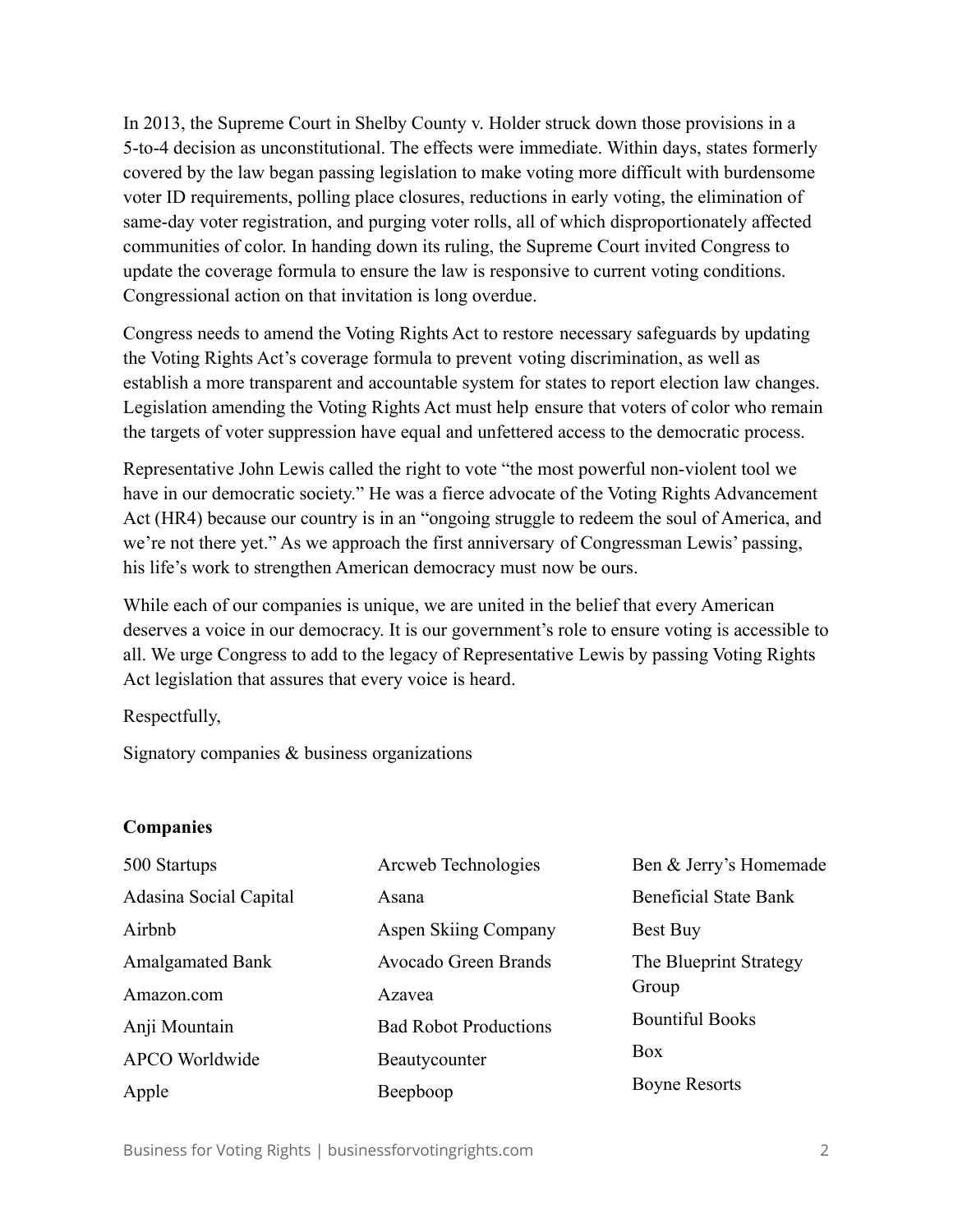| <b>Burton</b>              | Eventbrite                    | L. M. Lew        |
|----------------------------|-------------------------------|------------------|
| Capricorn Investment       | Facebook                      | Leading Cl       |
| Group                      | <b>Flex Fusion Studios</b>    | Consulting       |
| CareHero                   | For the Win                   | Legacy Va        |
| CareVet                    | Good Energy Guild             | Levi Straus      |
| Chicory Wealth             | Google                        | Lime             |
| Cisco                      | Greenlight Financial          | Litwin Lav       |
| Clif Bar & Company         | Technology                    | Live Well 1      |
| Clover Sonoma              | <b>H&amp;M USA</b>            | <b>LM</b> Studio |
| The Collab Lab             | <b>Hannon Armstrong</b>       | Lyft             |
| <b>Commercial Property</b> | Harry's                       | M1PR             |
| <b>Services</b>            | <b>Heart Centered</b>         | Macy's           |
| Compose[d]                 | Psychotherapy                 | Mailchimp        |
| Countable                  | <b>Herra Productions</b>      | Mars, Inco       |
| <b>CREDO</b> Mobile        | The Hershey Company           | MegaFood         |
| CredSpark                  | HigherRing                    | Microsoft        |
| Cummins                    | Hims & Hers                   | Mighty Cri       |
| <b>CustomerCount</b>       | HP                            | MobiusVP         |
| Danone North America       | Ibis Communications           | MOM's Or         |
| Dave Gragg Agency          | <b>IKEA U.S.</b>              | Mondelez         |
| Direct Agents              | <b>Impax Asset Management</b> | MPAC Hea         |
| Doing Good Works           | Infosys                       | Namaste S        |
| DoorDash                   | Initiate Government           | Nerdy Div        |
| Dr. Bronner's              | Solutions                     | Nestlé US        |
| <b>DSM North America</b>   | Intel Corporation             | Nextdoor         |
| <b>ECOS</b>                | Invitae                       | Oak Street       |
| Edelman                    | Jonathan Rose Companies       | Okta             |
| Edthena                    | Juniper Networks              | Optimize I       |
| <b>Empowered Education</b> | JustLaws                      |                  |
| <b>Encore Renewable</b>    | Keap Co.                      | Patagonia        |
| Energy                     | <b>KEEN</b>                   | PayPal           |
| Etsy                       | Key Medium                    | PepsiCo, In      |

is Consulting hange g & Coaching cation Resorts  $\mathop{\mathrm{ss}}\nolimits \&$  Co.  $W$ **Brands** LM Studio Mailchimp orporated MegaFood Corporation icket MobiusVP rganic Market International althcare Solar  $\alpha$  $\overline{A}$ Health International  $nc$ .

Business for Voting Rights | businessforvotingrights.com 3